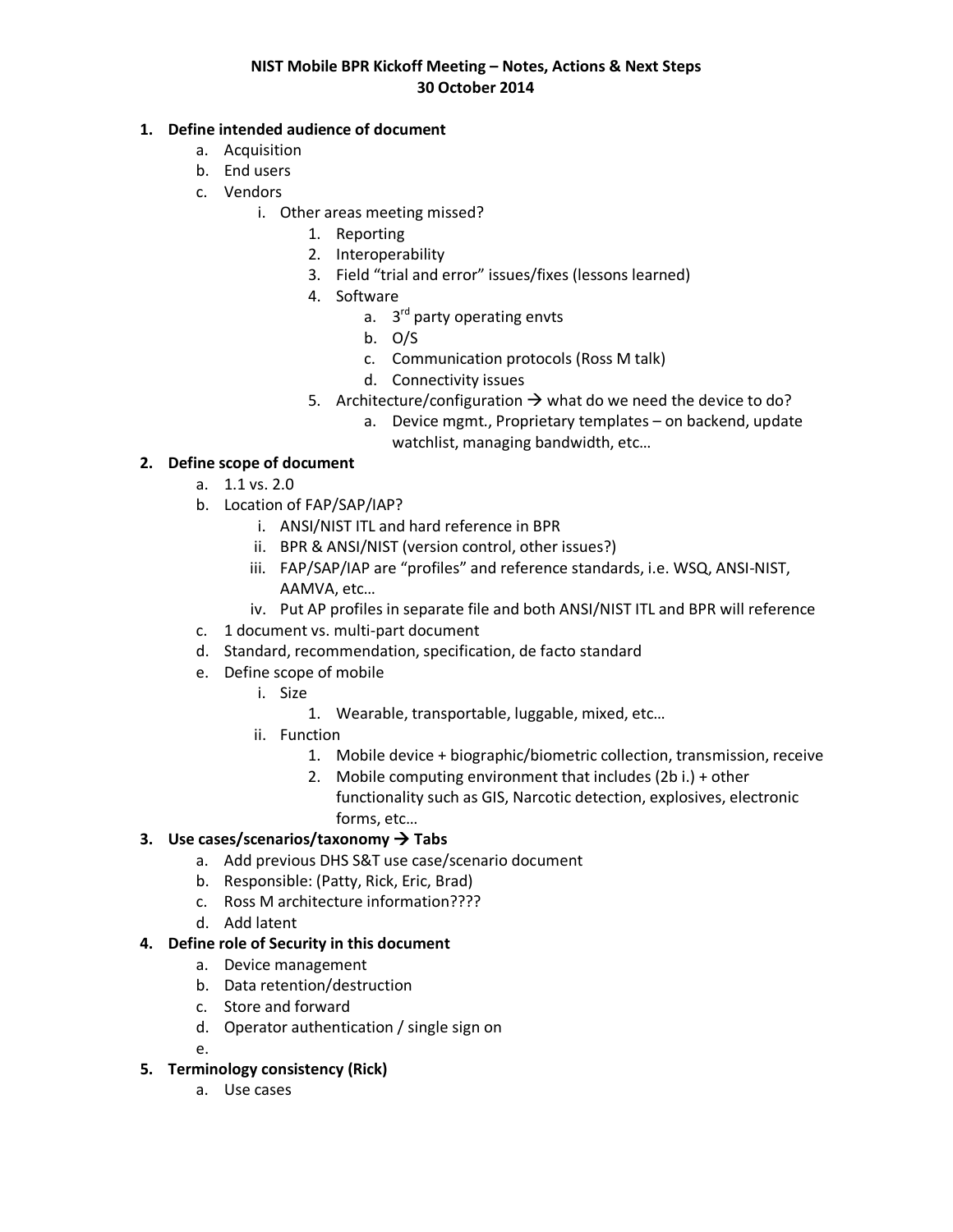### **NIST Mobile BPR Kickoff Meeting – Notes, Actions & Next Steps 30 October 2014**

- b. Scenarios
- c. Applications
- d. Configurations
- e. Architectures
	- i. Add Ross M update
	- ii. Do we want to define workflows (impact on device mgmt., proprietary solutions and interoperability)????
- f. Profile / application profile
- g. Functions
- h. capability

# **6. Update section on usability**

- a. What it is / WSABI
- b. Desktop vs. mobile  $\rightarrow$  not a direct port (add 1-2 sentences)
- c. Iconography

## **7.** Policy and privacy  $\rightarrow$  reference that each agency/group is different

## **8. biometric specifications**

- a. Tune up
	- i. Finger
		- 1. Add latent here?
		- 2. Ann, Tom
	- ii. Face
		- 1. Illumination?
		- 2. Patrick
	- iii. Iris
		- 1. Jim
- b. Add
	- i. Voice
		- 1. Possibly Patrick G.
		- 2. Hiro?
		- 3. Peter Higgins
		- 4. SWG speaker
		- ii. DNA?
			- 1. Brad
			- 2. Pete Vallone
- c. Future modalities Do we want to explore others?
	- i. Tattoo?
		- 1. Mae Ngan
	- ii. Hair
		- 1. Brad
	- iii. Soft bio
		- 1. Brad
	- iv. Associated data
		- 1. Brad

# **9. Supporting verification of**

- a. User  $\rightarrow$  biometric, document/token? (PIV, etc...)
- b. Operator?
- c. Responsible: Ryan T.